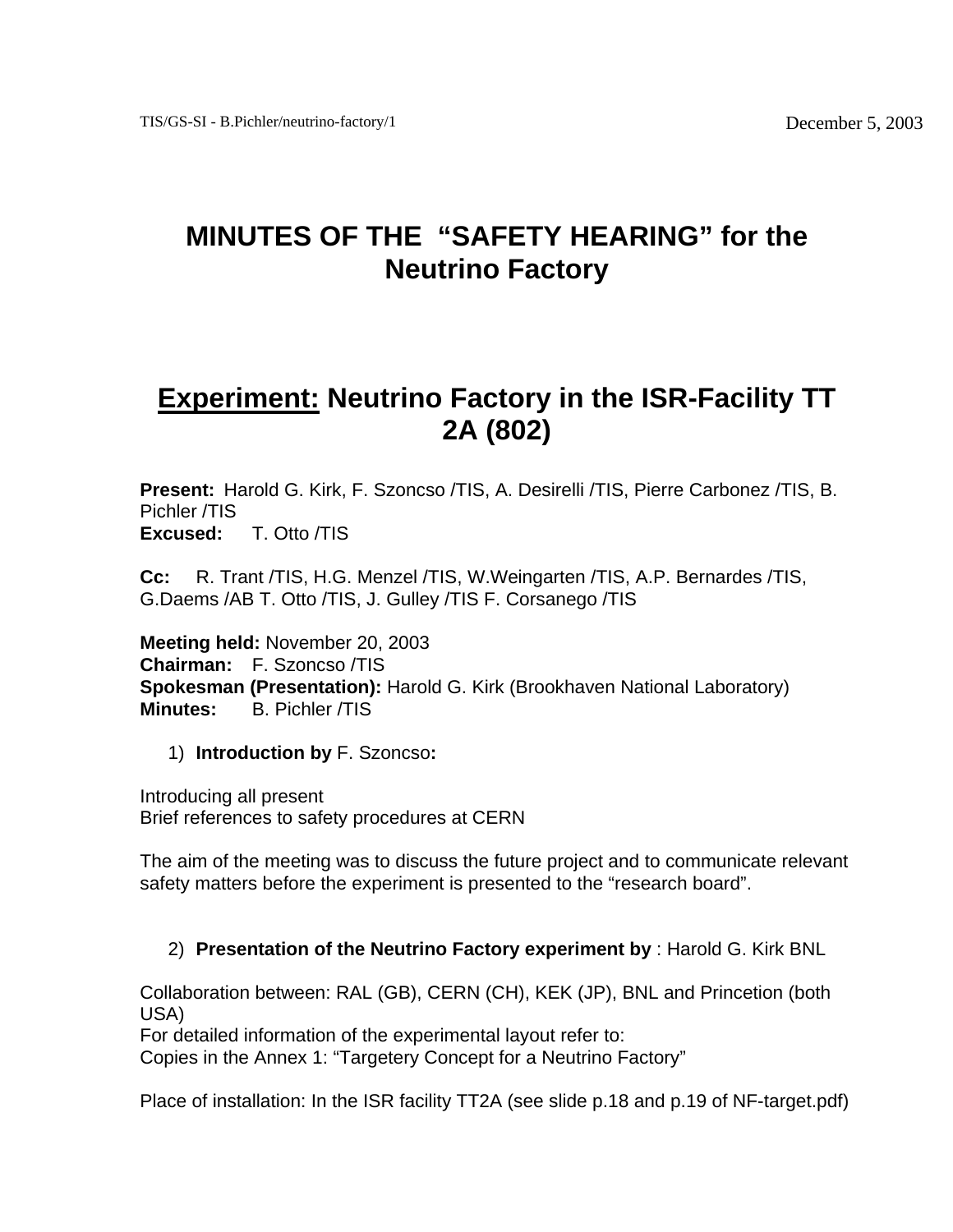Time of installation at CERN: Installation and delivery 2005 for 2006 beam run. Running time of the experiment: approximately 1 month (200 shots).

Experiment uses a transient magnetic flux density of  $B = 15$  T. A pulsed pre-cooled solenoid reaches this flux density in approximately ten seconds, with a temperature rise of 30 $\,^{\circ}$ K.

Proton bunches are sent onto a mercury target of 7 - 8 litres, located inside a target chamber. Mercury stays within the target chamber but reaches velocities of more than 10 m/s. Experiment estimates to need 200 pulses for its study.

### 3) **Matters concerning:**

3.1 "Mechanical safety" (A.Desirelli):

- Design layout of the installation was submitted: Piping system:
- will not be used if LN2 dewar can be used

Pressure vessel use with approximately 1 bar. No LN2 in the magnet when beam is fired,

3.2) "Electrical safety" (F.Szoncso):

Direct current: Battery power supply was discussed (See Annex1 p.24 ff) or possibility of powering with a rectifier. Experiment would need 500 truck-type lead batteries providing 600 V 7200 A for a few dozen seconds. Switches could be mechanical or semi-counductor. It was clearly stated that this amount of batteries requires a reserved room that is properly ventilated, and a plan on how to dispose of these batteries after the experiment.

Should the experiment use a rectifier a transient power of 4.2 MW net would be required. It was felt that the old Gargamelle supply used last for experiment NOMAD could be used for this purpose, without even displacing it from building

- Mechanical switch: needs to be able to cut power supply
- Cabling: ref. IS23
- Grounding: "insulated configuration" recommended as is the case in practically all CERN magnet circuits. Ground-fault detection with interlock is mandatory.

3.3) "Gas and chemical safety" (J. Gulley):

- No flammable gas used. Batteries see above.
- 3.4) "Fire safety" ( F. Corsanego):
- 3.5) "Radiation safety" (T. Otto/P. Carbonez) :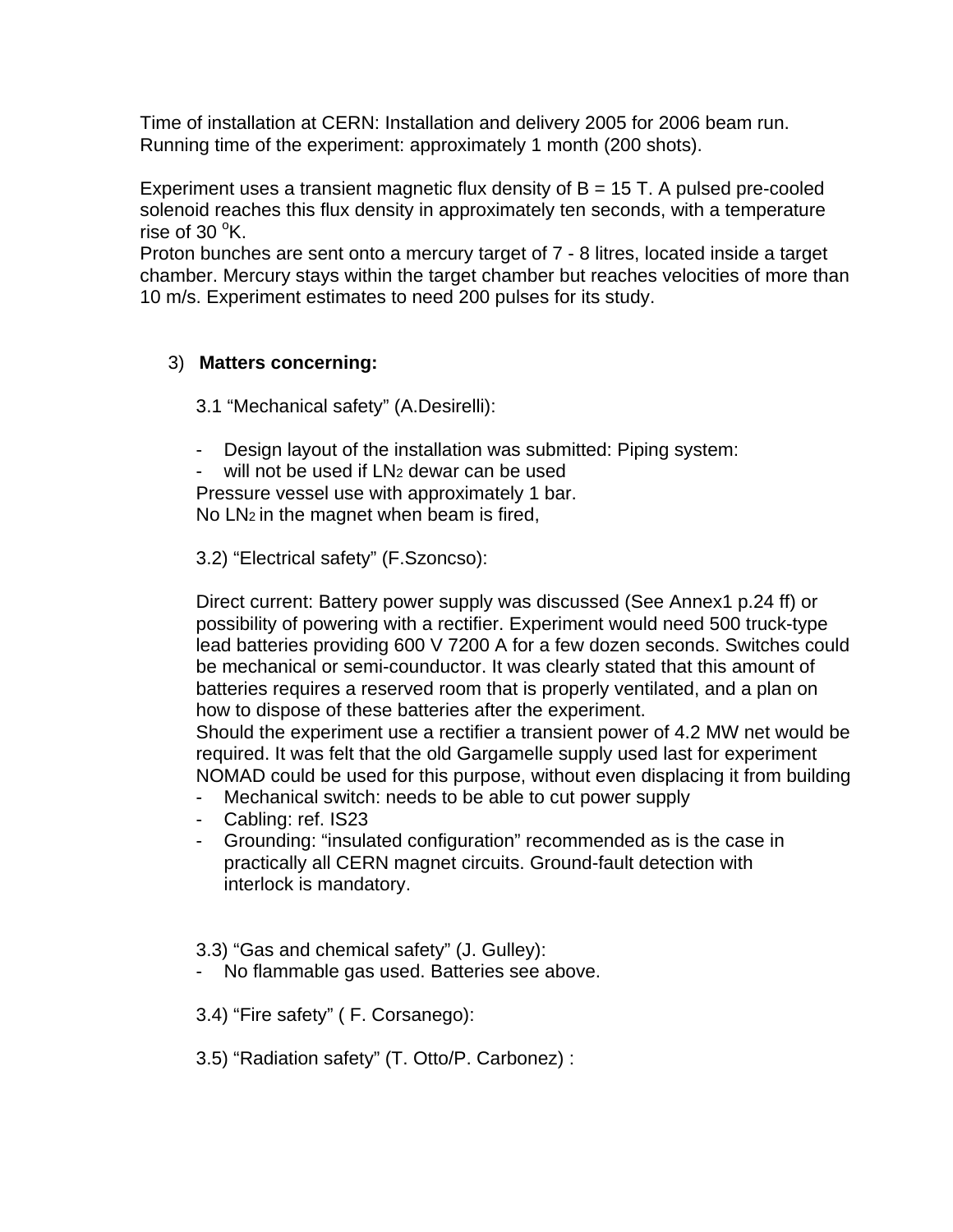The recommendation of CERN's radiation protection group is to find an alternate position for the planned Hg irradiation than the tunnel TT2a. The reasons are:

- this tunnel is not ventilated (and thus releases are not monitored) . In case of radioactive Hg spillage we would have incalculable releases into the environment. This is contrary to our operating license.

Tunnel TT2, upstream of the D3 dump would offer similar beam parameters and significantly better safety conditions for your intended experiment. For a comprehensive radiological safety study, we would need documented stimates (by Monte-Carlo or analytical methods) of:

- the activation of the Hg target, listing the major contributing isotopes
- air activation (by isotopes)
- activation of a "typical" beam line element, e.g. a block of copper in one metre distance form the traget. Here, the interesting quantity would be the expected dose equivalent rate at the surface, but we could also do with activation by isotope.

In the TT2-position, an estimate of the Hg activation alone would be sufficient, as there would be a beam dump behind your setup and the area is ventilated.

In any case the following items need to be considered:

it is impossible to arrange a beam dump behind the Hg set-up. The secondary particle cascade would irradiate and activate beam line elements downstream of the target, creating un-optimised radiation levels for maintenance after the experiments.

- Hg-Target: double containment (followed up and verified by RP- group)
- Window stability: Quartz

3.6) Laser equipment (F. Szoncso):

- A LASER beam is used for readout purposes. Supposedly class IIIb. Registration to be done with Roland MAGNIER <Roland.Magnier@cern.ch>

### **3.7) General remarks:**

The GLIMOS (or technical coordinator) informs all participants about all the risks present and provides operating procedures, procedures in case of emergency, a complete list of specialists with list of telephone numbers, etc. All participants for the experiment need to have attended the newcomers Safety course.

### 3) **CONCLUSION:**

Safety inspections must be organised (requested by the GLIOMS or technical coordinator) before the new installation will go into operation: general safety, LASER,